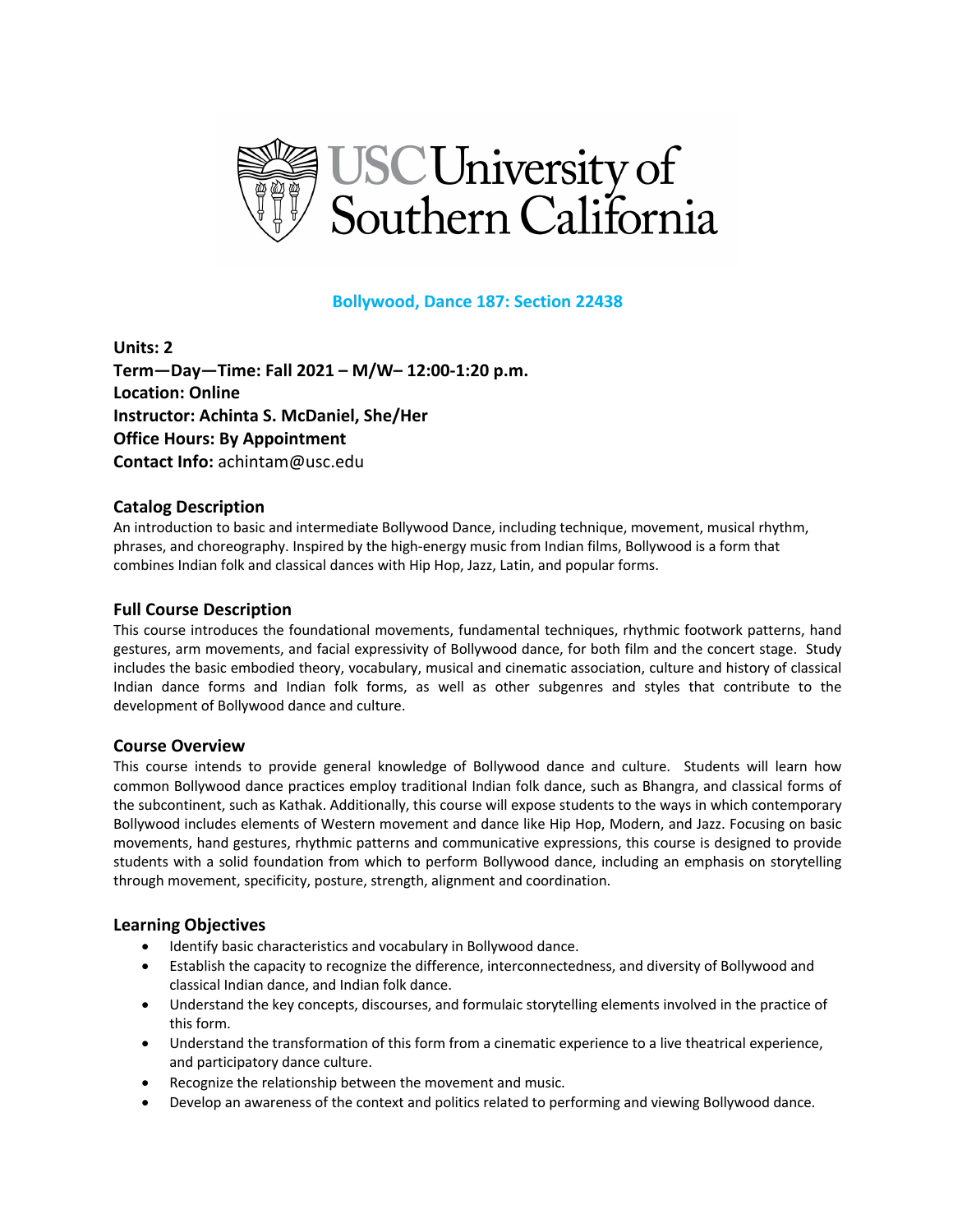- Recognize how the integration of Western dance styles and forms contributed to the development of a Bollywood dance vocabulary and style.
- Develop an understanding of personal and collective voice and style

### **Viewings:** (subject to change)

*Dola Re Dola*, https://www.youtube.com/watch?v=Jbn39j-xa-k *In Aankhon ki Masti*, Umrao Jaan, https://youtu.be/ADKVUwj5uKI *Fevicol Se*, Debangg 2, https://www.youtube.com/watch?v=zE7Pwgl6sLA Ghagra, Yeh Jawaani Hai Deewani, https://youtu.be/caoGNx1LF2Q *Soni Soni*, Mohabbatein, https://www.youtube.com/watch?v=OpLD97fG9Hw *Kar Gayi Chull*, Kapoor & Sons, https://www.youtube.com/watch?v=NTHz9ephYTw *Dilliwalli Girlfriend*, Yeh Jawaani Hai Deewani, https://www.youtube.com/watch?v=bCMqDAzYLBE *Hook Up Song*, Student of the Year 2, https://www.youtube.com/watch?v=zuaLWHiRXkg *Har Funn Maula*, Koi Jaane Na, https://www.youtube.com/watch?v=94o73K5T0MQ Full Hindi Film, TBA

Additional film and videos may be assigned relating to topics covered in the class.

# **Hindi Film Screening & Critique**

Students will watch one Bollywood film in class, providing a short personal assessment/critique via 1-page informal paper, 11-point Times New Roman via Blackboard- details below in schedule.

### **Attendance Policy**

Attendance is mandatory because the majority of the course material is covered in class. All students are expected to actively engage and participate (see In-Class Work Policy below) in each class, *including auditing students*. There will be one excused absence allowed (no doctor's notes are necessary). Tardiness of 15 minutes or more will constitute an absence. Further, three tardy attendances of less than 15 minutes will also constitute an absence. For group assignments, be sure to notify your fellow classmates of your absence (48) forty-eight hours prior to the class session. For time zone issues with class meetings and exams, contact professor for accommodation.

### **In-Class Work**

Be present! This is dance class. It will be fun! Students will contribute to the learning environment by dancing of course, completing in-class assignments, giving peer feedback, and engaging in group discussions and short, oral and practical demonstrations. Other work may include worksheets and responses to polls. Students are graded on thoughtful participation and completion of work. Make up assignments for in-class work are available for students with serious extenuating circumstances on a case-by-case basis.

### **Proper Attire for Technique Class**

Traditional dancewear, as well as loose, comfortable clothing is appropriate, as is yoga wear. Freedom of movement is important. Barefoot is preferred, but tennis shoes may be worn. No dangling or noisy jewelry/accessories please.

### **Zoom Guidelines** (When Applicable)

Mute microphones at unless prompted by instructor. Unless instructed otherwise, students will dance in each synchronous Zoom class meeting. With this in mind, appropriate space and surroundings will be necessary (i.e., lying down on your sofa and eating is not an appropriate way to show up for Zoom Bollywood class.) No eating during class. Be prepared to dance in your space your space wisely and safely. Zoom recordings of class will be provided from time to time.

# **Technology Policy**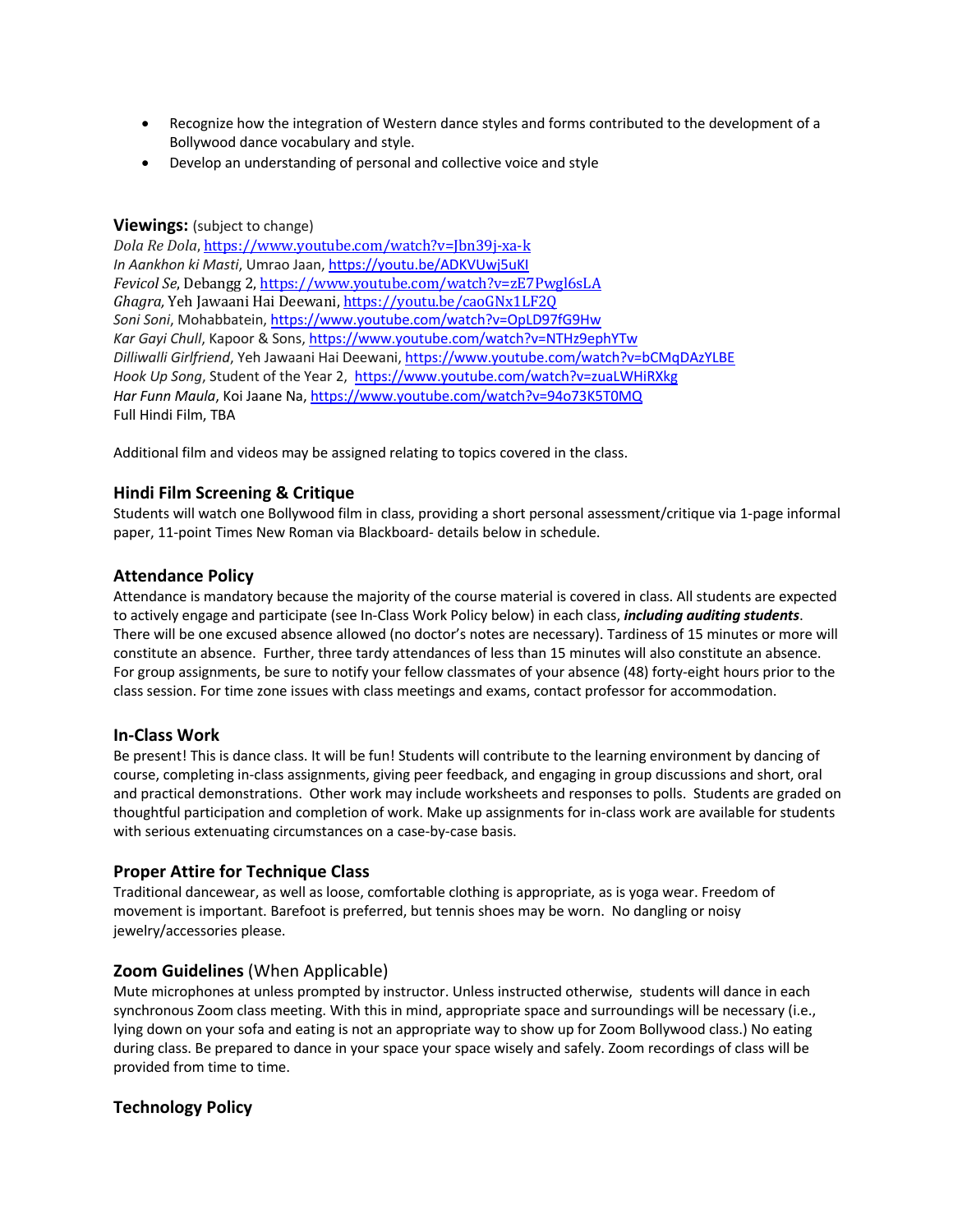**Mobile phones/electronic devices MUST be placed on "Do Not Disturb" mode:** In or out of the Zoom space, unless devices are required for private, official DSP accommodations, do not use mobile devices during class time; If you check your phone, text message, make or take phone calls during class time, expect your grade to be affected negatively. Repeat offenders will be asked to leave class for that day and marked "absent." **Recordings** but are not to be posted on any commercial website or social media platform, and are not to be shared in any way apart from for use of learning the coursework. Students are not to record other students' presentations or movement demonstrations unless permission is granted by students and professor.

# **Communication Policy**

E-mails from official usc.edu addresses are to be used by students when corresponding with professor. *First ask yourself: Did I consult my syllabus?*

# **Course Schedule**

#### WEEKS 1-4

- Orientation/expectations and course overview, anticipated outcomes
- Introduction to Hindi film cinema, dance, and music
- Basic Bollywood dance movements, combinations, choreography, structures

### *After reaching this bullet point, e-mail me achintam@usc.edu and tell me what your favorite Bollywood song is.*

- Short assignments on specific Hindi film clips
- Introduction to and basic vocabulary of classical Indian dances with an emphasis on Kathak, other classical roots of Indian dance and their influence on (or conspicuous absence from) Bollywood films, focus on rhythmic footwork and *mudras/hastaks* (hand gestures)
- Introduction to folk dances of the subcontinent

**Written Assignment #1 Due Week 4, September 13th in Class-** Research and describe one folk form and one classical form of Indian dance, but do not choose: Bhangra, Bharatanatyam or Kathak: 2 paragraphs, singlespaced, Times New Roman via Blackboard. Be prepared to bring a copy to class and to share findings with peers.

#### WEEKS 5-8

- Introduction to Bollywood formats/styles and their interwoven depictions of feminine sensuality/sexuality, romance, flirtation, love, and euphemism on the screen: Mujra, Item Number, Production Number
- Continued combinations and choreography
- Translation of Bollywood dance and formulas to the live stage, studio, social networks, and participatory events
- Introduction of dance choreographies from classic and modern Bollywood films, exploring the differences, and learning choreography from film
- Film listings and clips provided by the professor for in-class and assigned viewings
- Analyzing Live vs. Film Bollywood Dance
- **Midterm Exam Week 7, October 6th:** Verbal and Practical Skills/Knowledge Test and Group Dance

#### WEEKS 9-12

- Week 9 October 18 and 20: Watch full-length Bollywood film and critique/assess in class notes for paper due next week.
- **Week 10 Assignment 2: 1-Page Paper Response/Critique to film due October 25th Noon: Times New Roman, 11 pt. font, Single Spaced, Due Via Blackboard. The response paper should address how the film seen relates to specific elements of the student's course studies. Rubric will be provided by professor.**
- Bollywood in the global landscape for both stage and film, influence and inclusion of western dance
- Transition to more intricate and longer combinations/choreography, continuing to learn final dance performance for December 3rd Elective Experience\*\*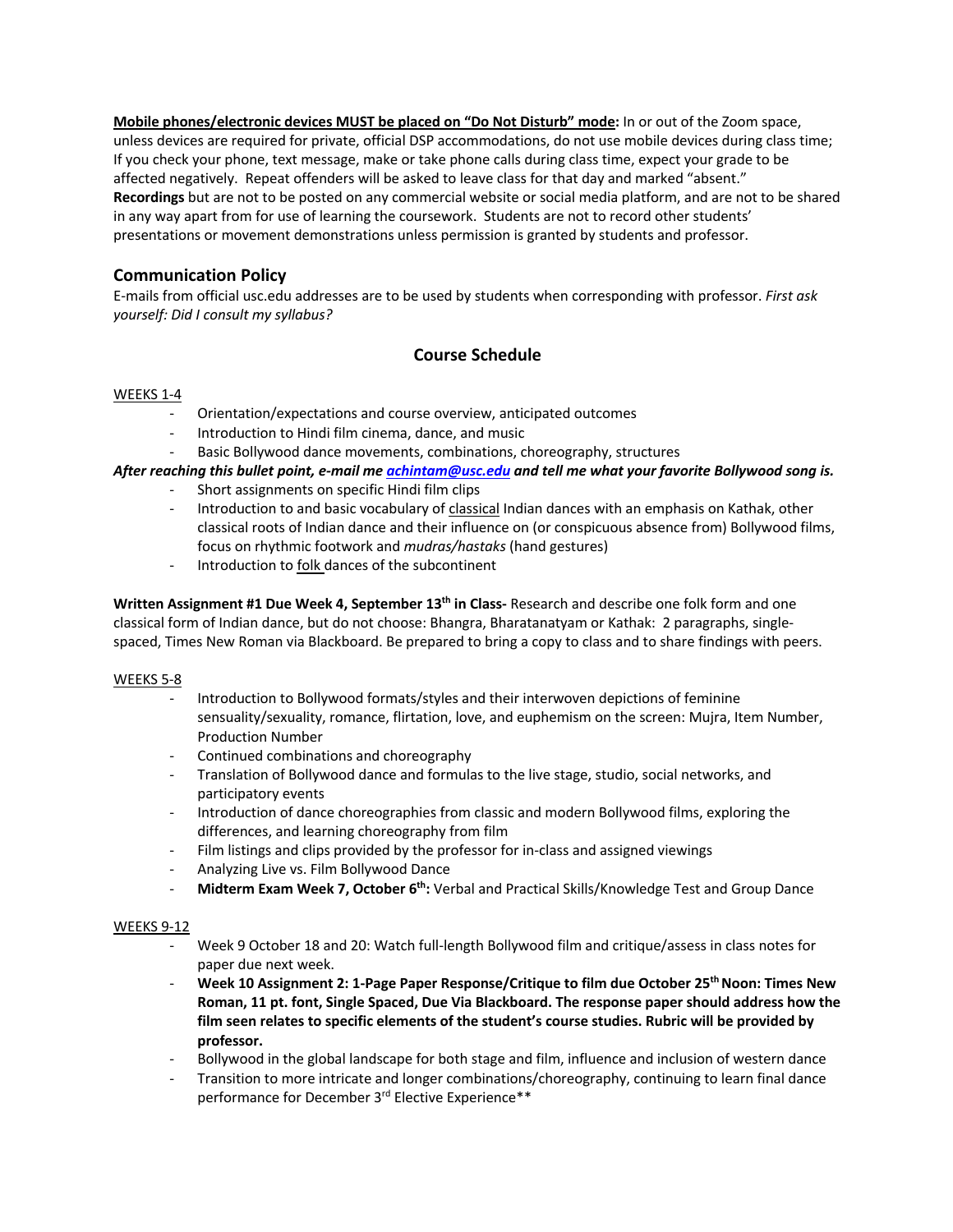- Introduce Final Exam Music Video Project, Begin In-class work on \*Final Projects, Partner/Group dance based on existing Hindi film dance, due December 1st

#### WEEKS 13-15

- In-class work on Final Projects, due December 1st
	- o Check in for \*Final Project Progress Weeks 13 and 14, Wednesday Class Meetings, be prepared to receive and give feedback to other groups
- Continuing to learn final dance performance for December  $3^{rd}$  Elective Experience\*\*

**\*Final Projects: Live Performance & Music Video Outline Due December 1st** To be performed both live as part of final, duet or small group dance based on your selected Hindi film dance clip, 60-90 seconds long. This project will be adapted to be filmed and edited as a music video for presentation as part of final grade at our final exam on December 10. Only music video *outline* is due with the live performance on December 1 during class. Outline should include film locations your group has selected, your shoot schedule, an idea of shots that utilize the film format to show your dance in the best light.

**Extra Credit Optional:** Select a 30 second clip from a popular Hindi film dance and replicate it to create a 30 second TikTok Bollywood dance "challenge", possible to do duet with classmate or person from your household.

**\*\*Elective Experience Live Performance** with all USC Kaufman Elective Dance Classes: Friday, December 3rd 6:00 p.m.

#### **FINAL EXAM: December 10, 11:00 a.m.-1:00 p.m.**

Live Performances of Projects, Music Video Submission and Presentations.

#### **Exams**

Midterm and Final Exams grades consider individual and group execution of material covered in class

- Mid-Semester Evaluation: In class, October 6<sup>th</sup>
- **Final Evaluation:** Friday, December 10th, 11:00 a.m.-1:00 p.m.

#### **Grading Breakdown**

There are a total of 100 points for the semester. Students earn the 100 points by completing the Midterm (20), Final (25), Assignments (15), In-Class Work (25), and Attendance (15). The Midterm and Final exams and group projects require individual and collective participation.

Letter Grade Requirements:

|                       |          | Attendance                 |          | 15%        |                |
|-----------------------|----------|----------------------------|----------|------------|----------------|
|                       |          | In-Class Work              |          | 25%        |                |
|                       |          | Assignments                |          | 15%        |                |
|                       |          | <b>Midterm Examination</b> |          | 20%        |                |
|                       |          | <b>Final Examination</b>   |          | 25%        |                |
| <b>Grading Scale:</b> | 95-100 A | $87-89B+$                  | 77-79 C+ | $67-69$ D+ | 59 and below F |
|                       | 90-94 A- | 84-86 B                    | 74-76 C  | 64-66 D    |                |
|                       |          | $80-83 B -$                | 70-73 C- | $60-63$ D- |                |
|                       |          |                            |          |            |                |

### **Academic Conduct and Support Systems:**

Plagiarism – presenting someone else's ideas as your own, either verbatim or recast in your own words – is a serious academic offense with serious consequences. Please familiarize yourself with the discussion of plagiarism in *SCampus* in Part B, Section 11, "Behavior Violating University Standards" https://policy.usc.edu/scampus-part-b/. Other forms of academic dishonesty are equally unacceptable. See